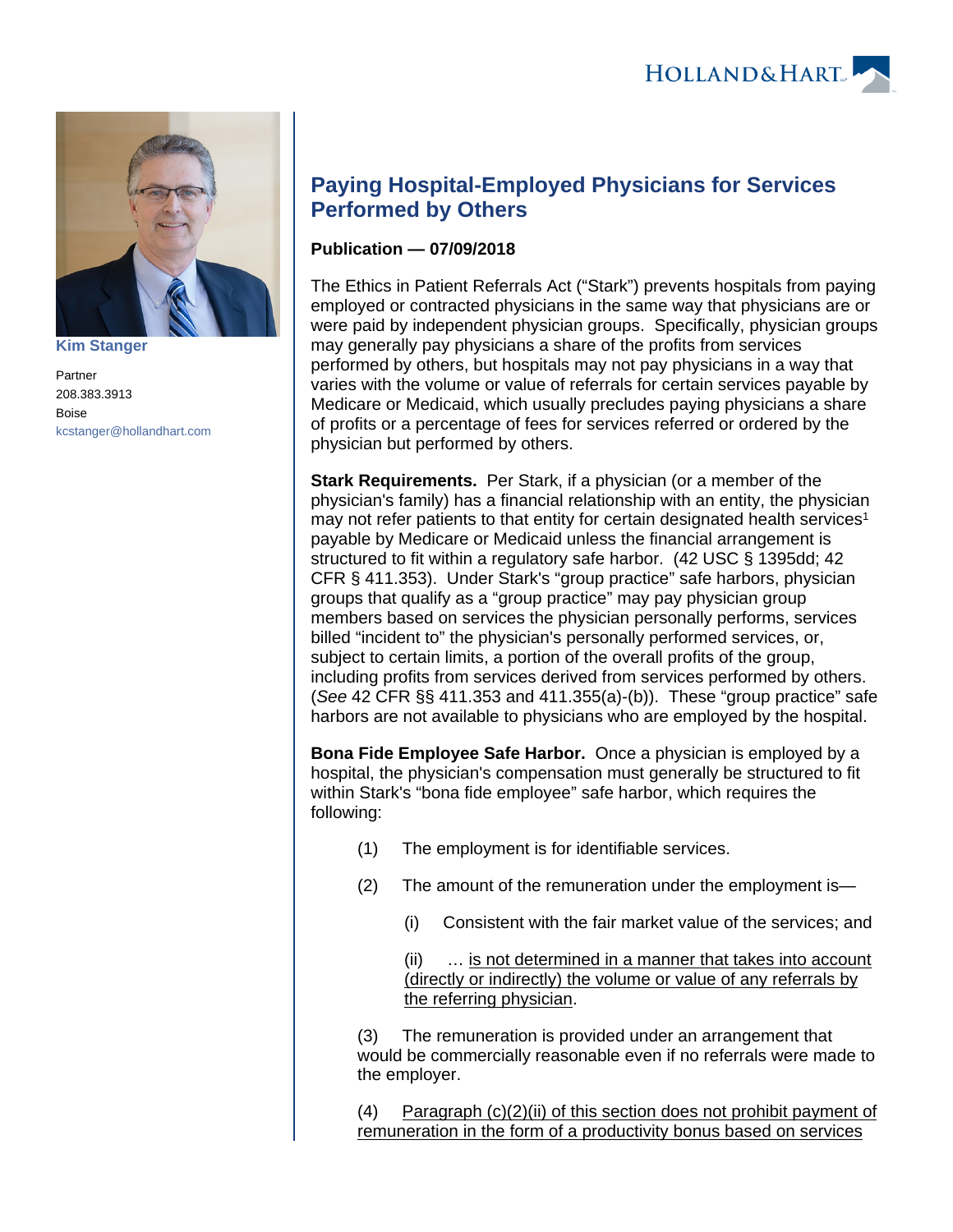

## performed personally by the physician …

(42 CFR § 411.357(c), emphasis added). Compensation formulas that depend on or vary with "referrals" by the physician will not satisfy the employment safe harbor.

**Referrals.** Stark defines "referral" as:

the request by a physician for, or ordering of, or the certifying or recertifying of the need for, any designated health service [("DHS")] for which payment may be made under Medicare Part B [or, as later amended, Medicaid], … but not including any designated health service personally performed or provided by the referring physician. A designated health service is not personally performed or provided by the referring physician if it is performed or provided by any other person, including, but not limited to, the referring physician's employees, independent contractors, or group practice members.

(Id. at § 411.352, definition of "Referral", emphasis added). The net result is that Stark allows the hospital to pay employed physicians based on services the physician personally, physically performs, but not based on his or her referrals or orders for services performed by others, including services performed by persons supervised by the employed physician or billed "incident to" the physician's services.

In its commentary to the Stark Phase I rule, CMS explained:

[W]e are amending our definition of "referral" to exclude services that are personally performed by the referring physician (that is, the referring physician physically performs the service)…. All other Medicare-covered DHS performed at the request of a referring physician are ''referrals'' for purposes of [Stark]. …

With respect to services performed by others, including a physician's employees, we think the issue is more complicated. Services performed by others are reasonably considered to be performed as a result of a "request." Moreover, the statutory language in [Stark] indicates that the Congress considered there to be a difference between personally performed services and services performed by others. On balance, we have chosen to include services performed by others, including a physician's employees, in the definition of referral. We are concerned that a blanket rule exempting services performed by a physician's employees from the definition of ''referral'' could, in some circumstances, undermine the intent of [Stark]. [Accordingly,] under the final rule, services performed by anyone other than the referring physician (whether an employee, a staff member, or a member of the physician's group practice) is a ''referral'' for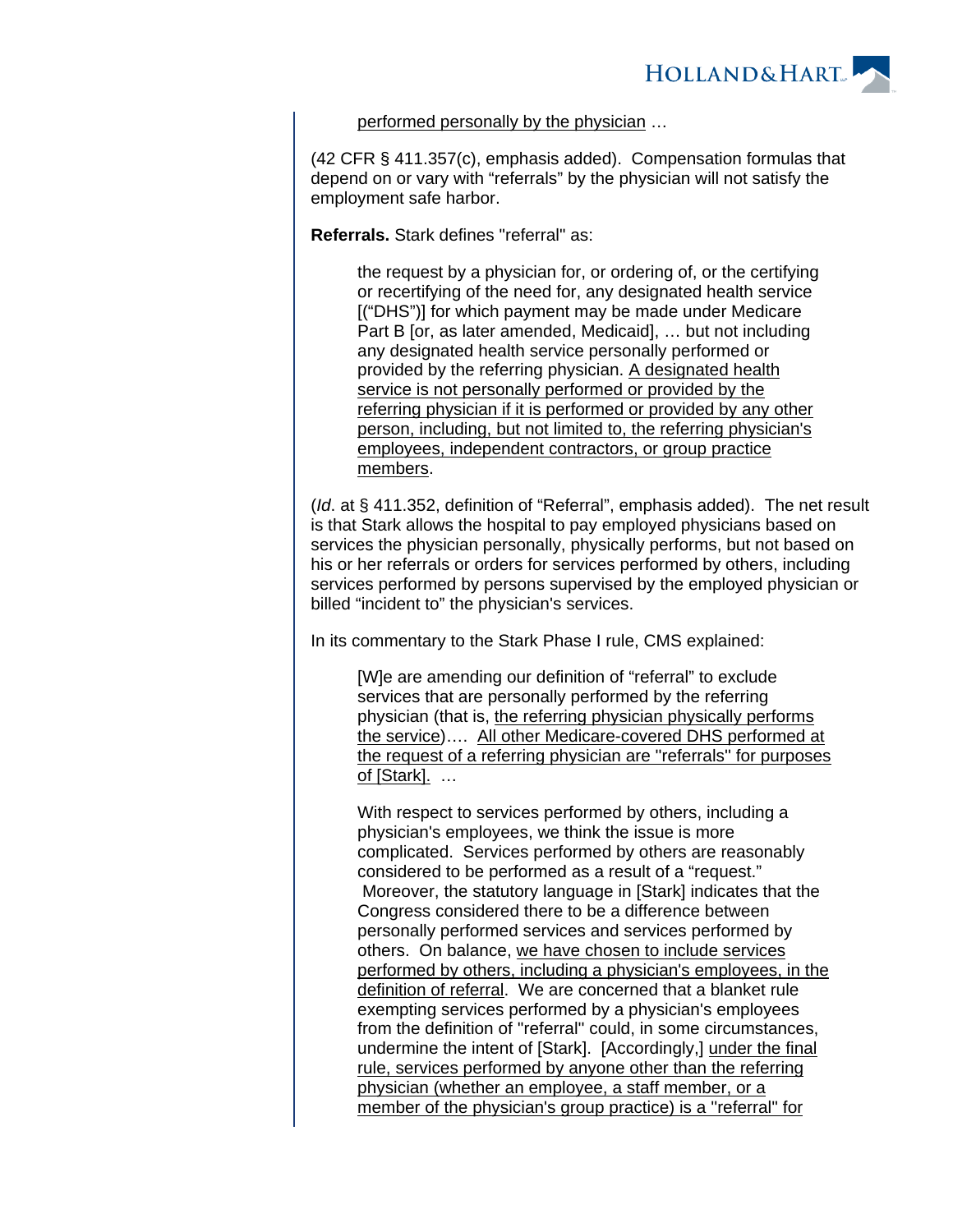

purposes of [Stark].

(66 FR 871-72, emphasis added).

The foregoing rule applies even if the services are billable as "incident to" a physician's services. In issuing its Phase I "referral" rule, CMS stated:

We recognize that, in many cases, services performed by a physician's employees are, for practical purposes, tantamount to services performed by the physician (for example, a physician's assistant applying a neck brace ordered by a physician for an individual who has been in an auto accident, when the face-to-face encounter with the patient, including the physical examination by the physician, indicates the need for a properly adjusted neck brace.) While such services are included in the definition of ''referral'' under this final rule, given the significance of this issue, we are soliciting comments as to whether, and under what conditions, services performed by a physician's employees could be treated as the physician's personally performed services under [Stark].

(66 FR at 872, emphasis added).

When CMS issued its Stark Phase II rules, CMS considered the comments but declined to modify the "referral" rule to accommodate "incident to" or other services ordered by hospital-employed physicians but performed by others:

Comment: A number of commenters urged that the definition of referral exclude services that are performed "incident to" a physician's personally performed services or that are performed by a physician's employees. According to the commenters, such services are integral to the physician's services. Another commenter suggested that services by licensed professionals that are separately billable should be considered referrals, but services that are only billable as part of a physician's service should not be considered referrals. One commenter suggested the appropriate test should be whether there is significant physician involvement in the provision of a service.

Response: This is an issue about which we specifically solicited comments in the Phase I rulemaking. After careful consideration of the comments and the issues raised, we are adhering to our original determination that "incident to" services performed by others, as well as services performed by a physician's employees, are referrals within the meaning of [Stark]. …

Comment: A group representing allergists and immunologists requested clarification that no referral occurs when a physician prepares an antigen and furnishes it to a patient. Another commenter requested clarification that there is no referral if a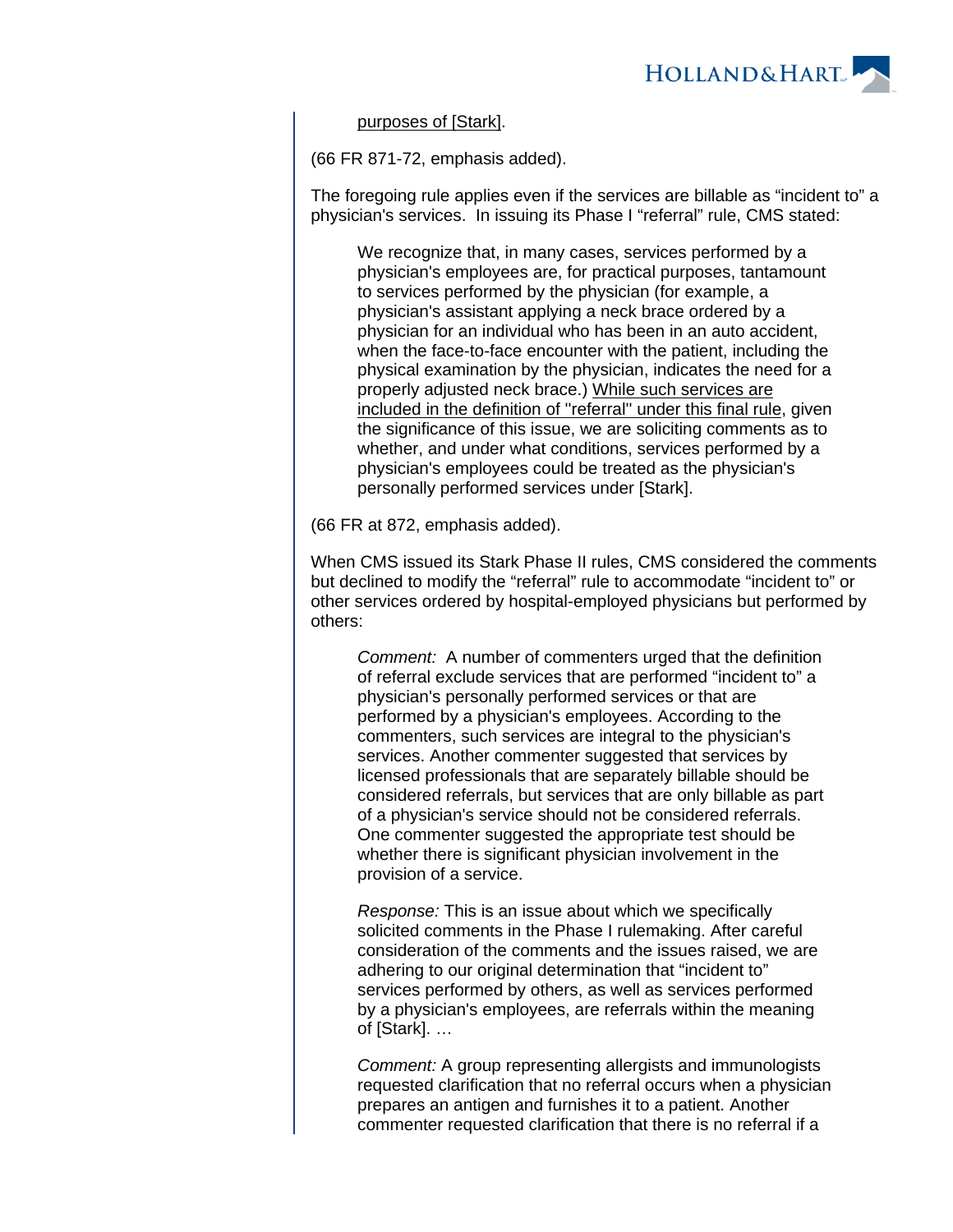

physician personally refills an implantable pump. Yet another commenter requested clarification that there is no referral if a physician personally provides durable medical equipment (DME) to a patient.

Response: The commenters are correct. There is no "referral" if a physician personally performs a designated health service. However, as noted above, there is a referral if the designated health service is provided by someone else. ….

(69 FR 16063, emphasis added). CMS reaffirmed its position in 2007 when it issued its Stark Phase III rules:

In Phase I, we defined "referral" to exclude services personally performed by a physician who ordered the services, but to include DHS provided by the physician's employees or contractors or by other members of the physician's group practice (66 FR 871–872). In Phase II, we confirmed that a "referral" includes services performed by others "incident to" the physician's services (69 FR 16063). ...

We received several comments addressing the issue of services performed by a physician's employees that are "incident to" the physician's personally-performed services. …. We are making no changes to the definition of ''referral'' in this Phase III final rule.

Comment: Several commenters requested clarification of the statement in Phase II regarding whether there is a "referral" when antigens are prepared and furnished by a physician, or whether there is a "referral" when a physician refills an implantable pump (69 FR 16063). The response in Phase II appeared, in the commenters' view, to indicate that, if a physician personally prepares and furnishes antigens or personally refills an implanted pump for a patient, there is no "referral" for purposes of the physician self-referral statute. …

Response: In Phase II, we stated that the definition of "referral" excludes services personally performed or provided by the referring physician, but specifically includes any services performed or provided by anyone else (69 FR 16063). This interpretation is codified in the definition of "referral" at § 411.351. It is possible for a physician to order and personally furnish antigens to a patient and to order a refill for, and personally refill, an implantable pump. In such instances, there would be no "referral" for a designated health service, and no exception is needed.

(72 FR 51019). CMS's example confirms that a hospital-employed physician must personally, physically perform the service to receive compensation based on the service; billing "incident to" is insufficient.

**Compare Physician Groups.** The "incident to" rule differs between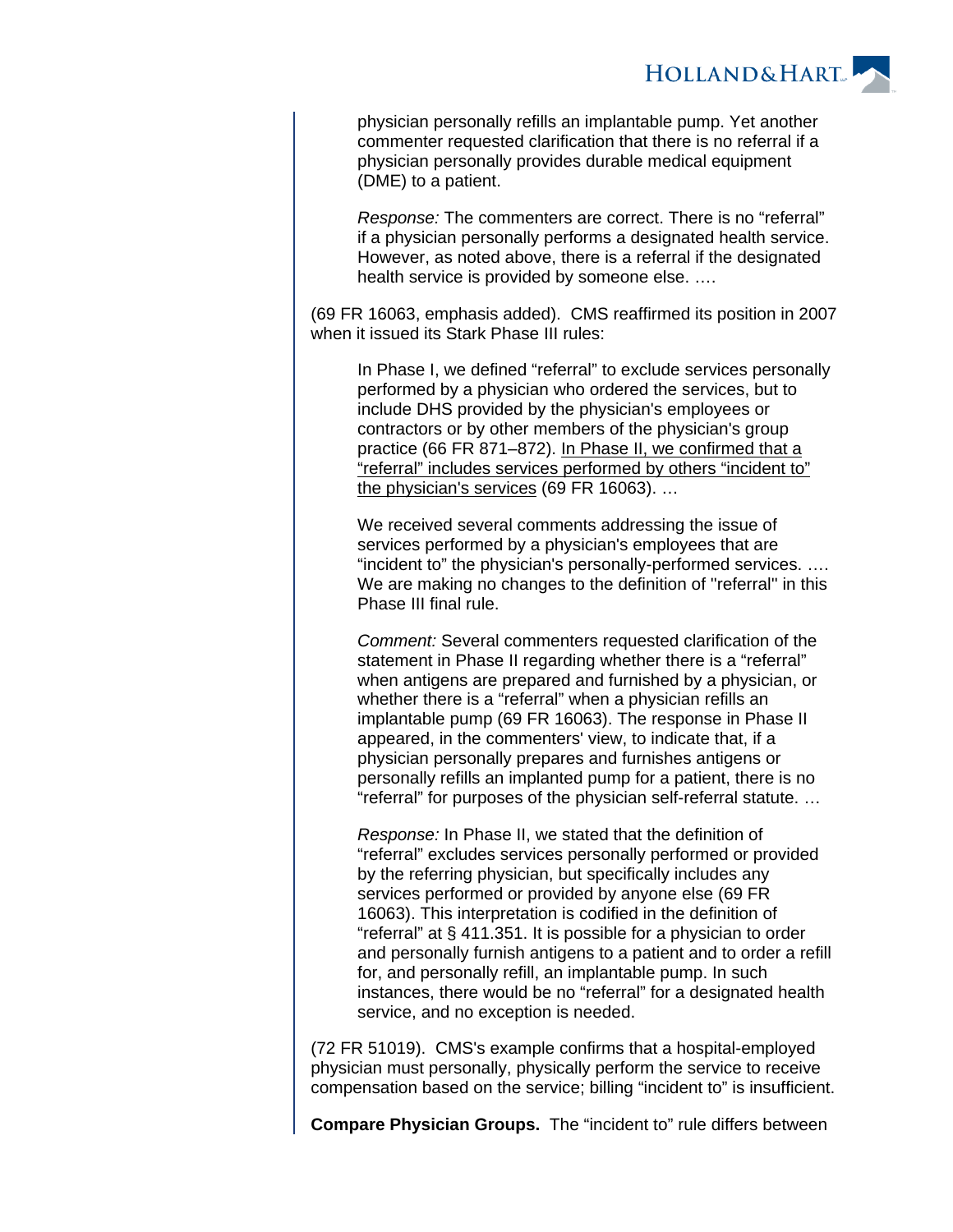

hospitals and physician groups. Stark allows physicians in a group practice to compensate group physicians based on services performed by others "incident to" the physician's personally performed services. (42 CFR § 411.352(i)(1)). In contrast, Stark prohibits hospitals from doing so. (See id. at § 411.357(c)). As CMS explained:

[Stark] permits group practices to divide revenues among their physicians in ways that are very different from the ways other DHS entities are permitted to share revenues with employed or independent contractor physicians. The statute recognizes the differences between physicians in a group dividing income derived from their own joint practice and a hospital (or other entity) paying a physician employee or contractor who generates substantial income for the facility that would not ordinarily be available to a physician group. In effect, group practices receive favored treatment with respect to physician compensation: they are permitted to compensate physicians in the group, regardless of status as owner, employee, or independent contractor, for "incident to" services and indirectly for other DHS referrals. This preference is statutory.

(69 FR 16066, emphasis added).

[Stark] contemplates that employed physicians can be paid in a manner that directly correlates to their own personal labor, including labor in the provision of DHS. What the statute does not permit are payments for an employee's productivity in generating referrals of DHS performed by others (66 FR 876). Except as permitted under the group practice definition for employees of group practices, "incident to" DHS may not be the basis for productivity bonuses paid to employed physicians.

(69 FR 16087, emphasis added).

**Conclusion.** The bottom line is that groups may pay physicians a portion of the fees received for services performed by others (either as a share of profits or as "incident to" services) so long as certain conditions are satisfied; however, Stark prohibits hospitals from paying physicians based on their orders or referrals for designated health services performed by others, which prohibition usually applies to profit-sharing arrangements as well as a portion or percentage of fees performed by others. Although it might be possible to structure a profit-sharing arrangement for an employed physician (not a contractor) based on non-designated health services, such arrangements are often difficult to implement or maintain in a compliant manner. Accordingly, hospitals should carefully scrutinize any arrangement that would compensate physicians based on their referrals to others.

<sup>1</sup>Stark generally defines "designated health services" as the following services payable by Medicare or Medicaid: (i) clinical laboratory services;